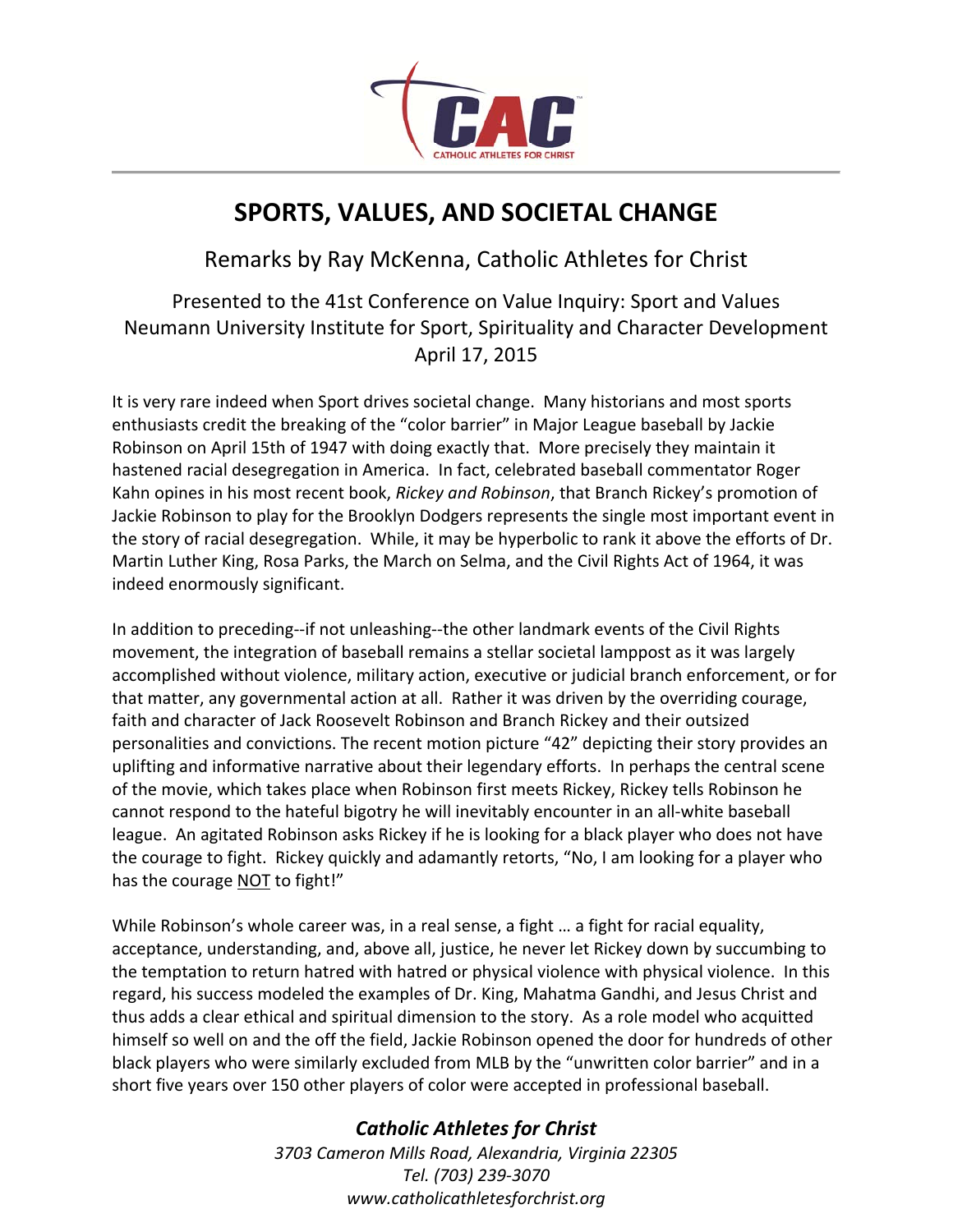While it may seem simplistic to paint the desegregation of baseball as a morality tale, its basic elements certainly point in that direction: Rickey, a self-described devout Methodist, believed God (whom he also described as a Methodist) was on his side in the battle to integrate baseball; Pee Wee Reese, the Dodgers all-star shortstop, a Southern baseball player risked his popularity and standing with fans, friends, and family, to publicly put his arm over Robinson's back to show solidarity against the backdrop of vicious racial epithets in Cincinnati; and Robinson risked everything including his very life amidst numerous death threats. All three are enshrined today in Baseball's Hall of Fame in Cooperstown, N.Y, for their baseball achievements and for their achievements for baseball.

On the other side of the ledger, hateful opponents such as Philadelphia Phillies Manager Ben Chapman, who mercilessly shouted racial slurs at Robinson from the dugout, have been assigned by history to an ignominious reputation as small- minded bigots who feared giving Robinson a fair opportunity. Even franchises that were slow to integrate paid a hefty price as they missed out on signing a bevy of talented star African American players and fell behind their more enlightened competitors on the field and at the box office. In his classic book, *1964*, historian and baseball scribe David Halberstam ascribes the New York Yankees' continued stubborn refusal to sign African American players as the primary reason for their steep decline. In the view of Halberstam and many others, The Yankees — the gold standard of baseball from the 1920s to early 1960s — unceremoniously fell to the basement of baseball by 1965 in large part due to racism.

Sport has always seemed to be a leader in enlightened race relations. The NFL actually preceded baseball by integrating in 1946 but with much less fanfare or resulting social impact because the relatively fledgling NFL was dwarfed by baseball in popularity at the time. The moving story of true friendship between Chicago Bears teammates Gale Sayers and Brian Piccolo of the 1960s, as told in Sayers autobiography *I Am Third* and the movie *Brian's Song*, depicts teammate camaraderie breaking down the impersonal ignorance that underlies racial prejudice. Because of the widespread distribution of the story through the film, it also made a positive contribution to societal progress on race.

The late Congressman Jack Kemp began his political career representing a Congressional district in Buffalo, N.Y., where he had been a star quarterback in football for the Buffalo Bills. Much like the story of Sayers and Piccolo, Kemp's football experience highlighted how the locker room serves as a laboratory for exposure to diverse racial, ethnic, cultural, and religious backgrounds, and thus, for the creation of lasting bonds between ostensibly very different individuals. Perhaps because of his multiracial and multicultural sports experience, Kemp's political positions were marked by a strong emphasis on civil rights and justice. His political credo and personal approach were summarized by his oft-stated, "No one cares what you know, until they know that you care."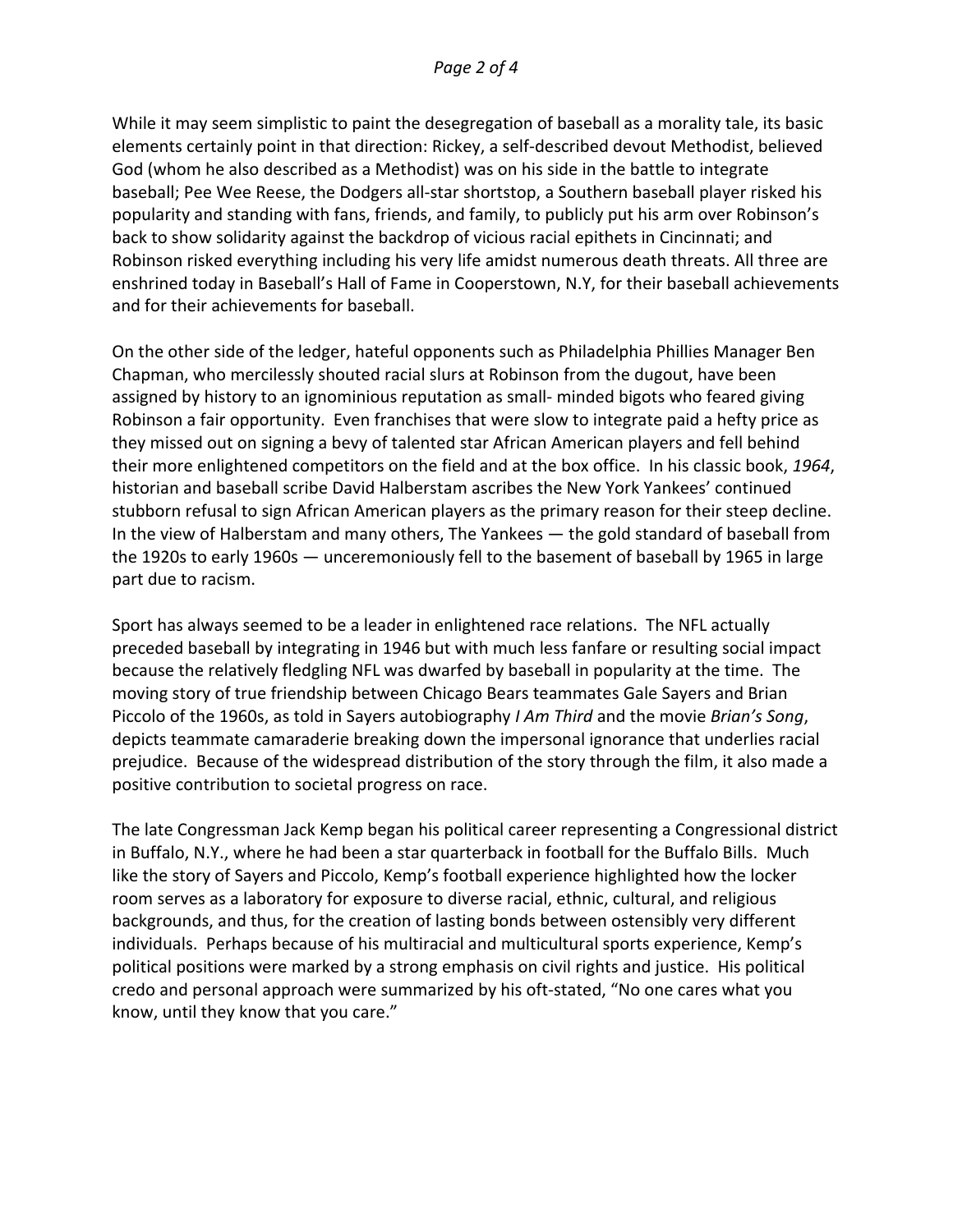Jack Kemp's aphorism provides a clear and cogent explanation of why competitive team sports can be such an effective vehicle to forge life long bonds and to destroy deeply held yet ignorance-based stereotypes that underlie a social evil such as de facto racial segregation. Sport also has the latent ability to do much more. Passion is the life blood of sports. Fans are passionate about their teams and favorite players. The breaking of the color barrier in baseball provides hope and perhaps a map to tap in to this power source. While most media discussion of fan behavior is decidedly negative today, sport's greatest untapped potential for societal change lies in motivating team and player fan bases. To some extent this is being attempted by leagues and players throughout all sports through public service announcements, social media posts. and numerous other methods. The effectiveness of these efforts is subject to question as negative attention continues to be generated by most sports news.

Basketball great Charles Barkley famously said he is not a role model and should not be a role model simply because he can dunk a basketball and role models cannot take the place of parents. He has a point but I prefer the approach of former St. Louis Cardinals baseball player David Eckstein in saying, "I should not be a role model because I am a professional athlete — a role model should be someone you can say hello to in the morning and good night at the end of the day — but I am a role model because kids look at me as a role model so I try to be the best possible witness for good I can."

Athletes have the power to influence many individuals, most of whom they may never know or meet. While it may strike one as odd or even troubling that a fan will follow and respect someone with so attenuated a relationship, it represents a present reality. This reality when combined with the passion inherent to sports can often be the source of violence, rioting and even death as has happened for example at European soccer matches. However, in the instances in which the passion of sports is redirected for good, what great things can happen.

Jackie Robinson was and continues to be a role model for innumerable young boys and girls. Everyone associated with his entry into baseball including Robinson agrees he was not the best player in the Negro leagues in 1947. Yet he was by far the best choice to be the first player of color because of his sterling character traits. With the NFL draft a few weeks away, it is interesting to note the increasing discussion on the role of character as a "measurable" asset for a potential draftee. It is, and always will remain, impossible to quantify "character" as a measurable tool but we should at least note that it has a near term role in player personnel selection. History will always be a fairer evaluator of character and those in sports who truly demonstrated it will transcend their time and sport to inspire others for generations to come.

Another group of athletes currently struggling for greater inclusion are those with disabilities. For far too long they almost entirely ignored. Thankfully in the recent past, athletes with physical limitations have been included in a much more significant way into the Olympics and other competitions. Unfortunately, athletes with intellectual disabilities continue to be largely ignored by the sports world in general. Thankfully, Special Olympics, thanks to the tireless efforts of Eunice Kennedy Shriver and her family, have been there to fill the void. Yet despite the great work of Special Olympics, the sports world itself has not been terribly welcoming to individuals with intellectual disabilities.